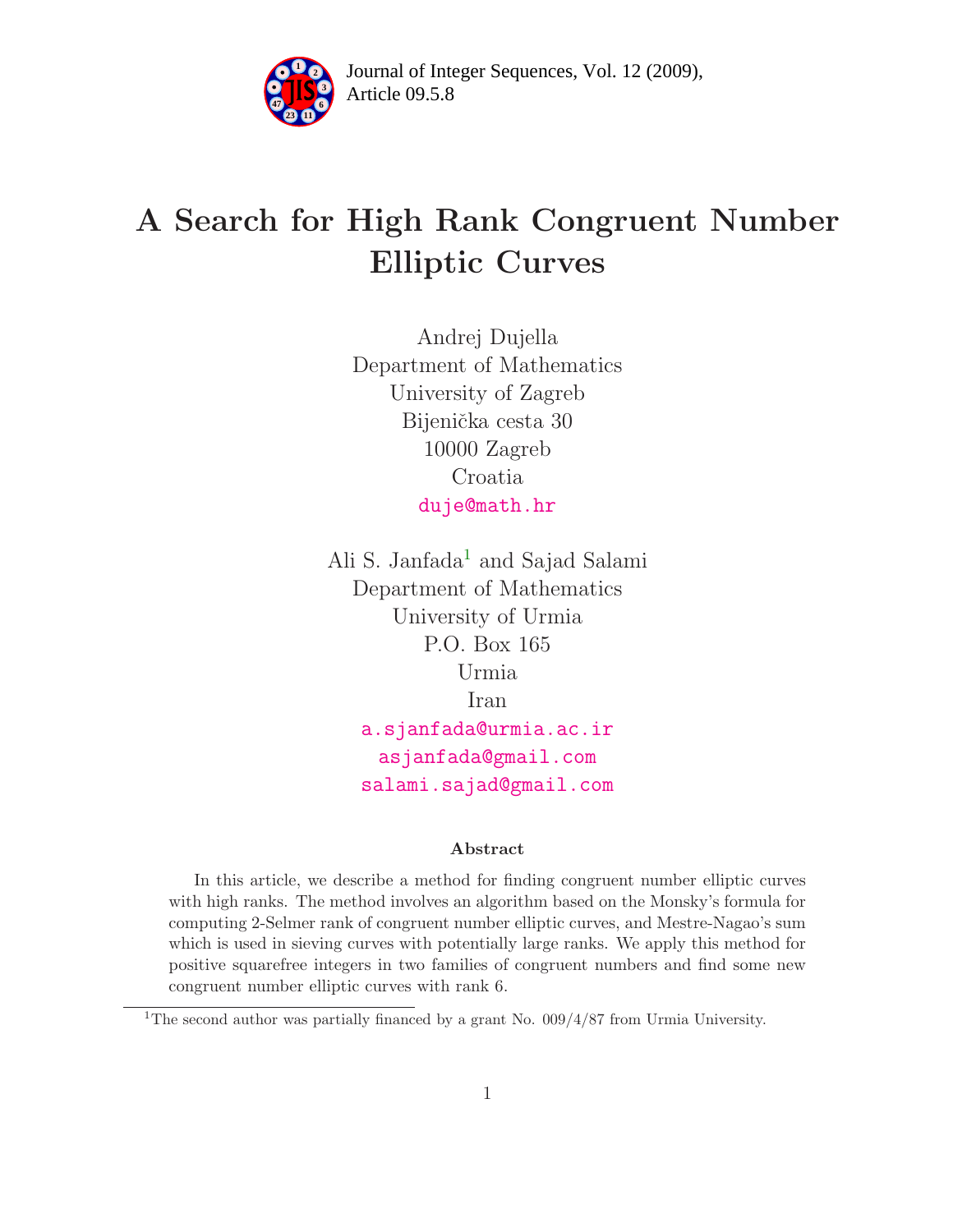## 1 Introduction

One of the major topics connected with elliptic curves is construction of elliptic curves with high ranks. Several authors considered this problem for elliptic curves with prescribed properties and relatively high ranks. For instance, we cite [\[6,](#page-9-0) [14\]](#page-9-1) for the curves with given torsion groups, [\[2,](#page-9-2) [9\]](#page-9-3) for the curves  $y^2 = x^3 + dx$ , [\[10,](#page-9-4) [19\]](#page-10-0) for the curves  $x^3 + y^3 = k$  related to the so-called taxicab problem, [\[8\]](#page-9-5) for the curves  $y^2 = (ax + 1)(bx + 1)(cx + 1)(dx + 1)$ induced by Diophantine quadruples  $\{a, b, c, d\}$ , etc. Dujella [\[6\]](#page-9-0) collected a list of known high rank elliptic curves with prescribed torsion groups. The largest known rank of elliptic curves, found by N. D. Elkies in 2006, is 28.

In this work we deal with a family of elliptic curves which are closely related to the classical Congruent Number problem. A positive squarefree integer  $n$  is called a *congruent* number if it is the area of a right triangle with rational sides [A006991,](http://www.research.att.com/cgi-bin/access.cgi/as/~njas/sequences/eisA.cgi?Anum=A006991) [A003273.](http://www.research.att.com/cgi-bin/access.cgi/as/~njas/sequences/eisA.cgi?Anum=A003273) The problem of determining congruent numbers is closely related to the curves  $E_n$ :  $y^2 = x^3 - n^2x$ , which are called *congruent number elliptic curves* or *CN-elliptic curves*. In fact, the positive squarefree integer n is a congruent number if and only if the Mordell-Weil rank  $r(n)$  of  $E_n$ is a positive integer  $[13,$  Chap. 1, Prop. 18. In this case, we refer to n itself as a CN-elliptic curve, which corresponds to  $E_n$ . In 1972, Alter, Curtz, and Kubota [\[1\]](#page-9-7) conjectured that  $n \equiv 5, 6, 7 \pmod{8}$  are congruent numbers. In 1975, appealing to the Birch and Swinnerton-Dyer conjecture and Shafarevich-Tate conjecture, Lagrange [\[23\]](#page-10-1) deduced a conjecture on the parity of the  $r(n)$  as follows:

$$
r(n) \equiv \begin{cases} 0 \pmod{2}, & \text{if } n \equiv 1, 2, 3 \pmod{8}; \\ 1 \pmod{2}, & \text{if } n \equiv 5, 6, 7 \pmod{8}. \end{cases}
$$

The problem of constructing high rank CN-elliptic curves was considered by several authors. In 1640, Fermat proved that  $r(1) = 0$ , so  $n = 1$  is not a congruent number. Billing [\[3\]](#page-9-8) proved that  $r(5) = 1$ . Wiman [\[26\]](#page-10-2) proved that  $r(34) = 2$ ,  $r(1254) = 3$  and  $r(29274) = 4$ [A062693,](http://www.research.att.com/cgi-bin/access.cgi/as/~njas/sequences/eisA.cgi?Anum=A062693) [A062694,](http://www.research.att.com/cgi-bin/access.cgi/as/~njas/sequences/eisA.cgi?Anum=A062694) [A062695](http://www.research.att.com/cgi-bin/access.cgi/as/~njas/sequences/eisA.cgi?Anum=A062695) . In 2000, Rogers [\[18\]](#page-10-3), based on an idea of Rubin and Silverberg [\[22\]](#page-10-4), found the first integers  $n = 4132814070$ , 61471349610 such that  $r(n) = 5, 6$ , respec-tively. Later, in his PhD thesis [\[19\]](#page-10-0), Rogers gave other integers with  $r(n) = 5, 6$  smaller than those presented in [\[18\]](#page-10-3). Also he found [\[19\]](#page-10-0) the first integer  $n = 797507543735$  with  $r(n) = 7$ . During the preparation of this paper, Rogers informed us that the smallest n with  $r(n) = 5$  which he was aware is 48272239, while the smallest n with  $r(n) = 6$  is 6611719866. This rank 6 curve is known to be minimal  $[27]$ . Here we give the complete list on n's with  $r(n) = 6$  communicated to us by Rogers [\[20\]](#page-10-6), other than those curves which are noted above: 66637403074, 94823967361, 129448648329, 179483163699, 208645752554, 213691672290, 226713842409, 248767798521, 344731563386, 670495125874, 797804045274, 898811499201.

In Section 2, we briefly describe the complete 2-descents and 2-Selmer rank of CNelliptic curves, denoted by  $s(n)$ , which is an upper bound for  $r(n)$ . In Section 3, we describe Monsky's formula for computing the value of  $s(n)$ . In Section 4, we study Mestre-Nagao's sum method [\[15,](#page-9-9) [16,](#page-9-10) [7\]](#page-9-11) which is used as a sieving tool in our algorithm. In Section 5, we design an algorithm to find high rank CN-elliptic curves, based on the Monsky's formula for 2-Selmer rank CN-elliptic curves  $s(n)$ , and Mestre-Nagao's sum  $S(N, n)$ . We applied our algorithm for positive squarefree integers arisen from two specific families of congruent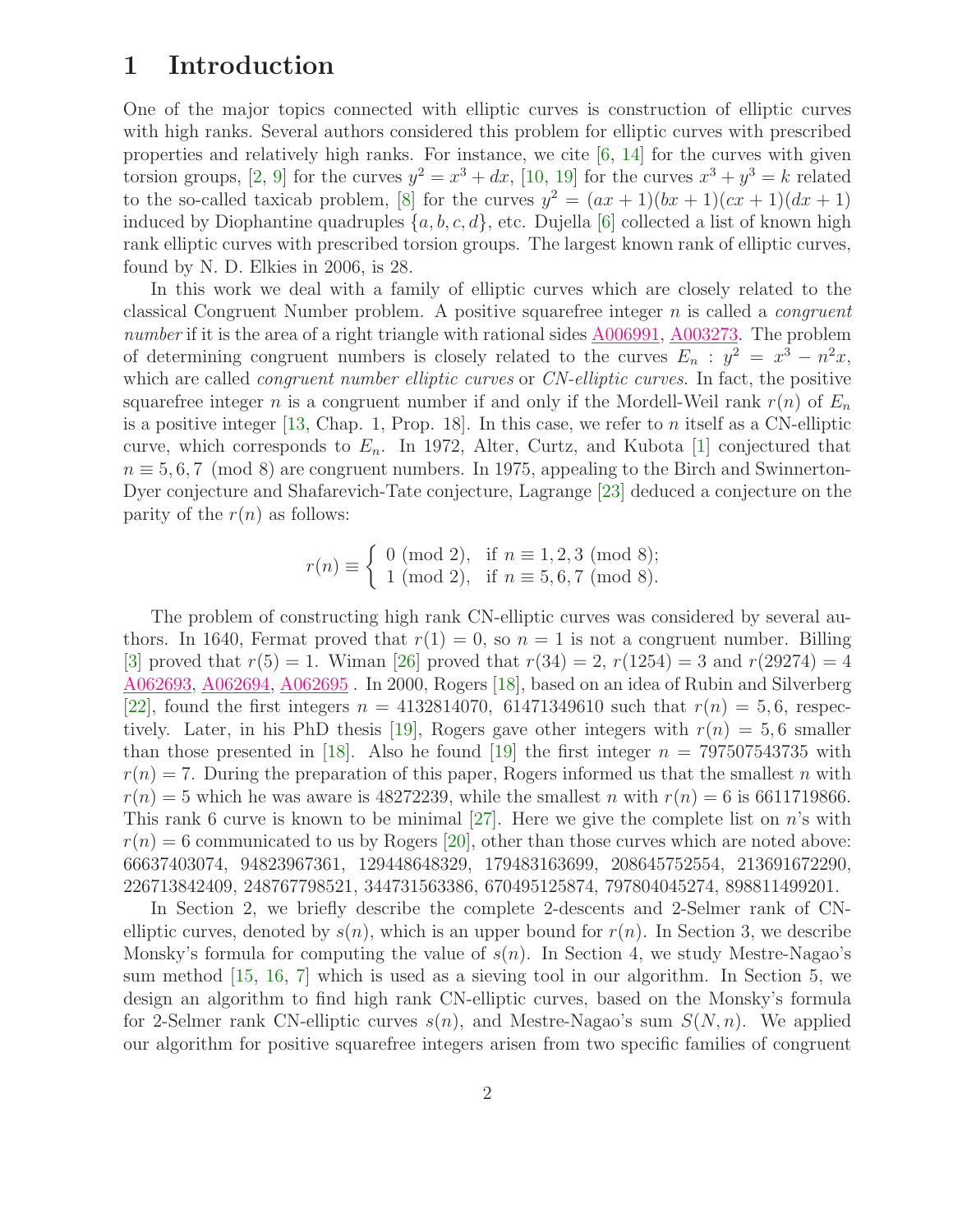numbers. We found a large number of curves with rank 5 and twenty-four new curves with rank 6. We have not found any new curve with  $r(n) \geq 7$ , although with some variants of our method we have rediscovered Rogers' example with  $r(n) = 7$  (and some of his examples with  $r(n) = 5$  and 6). We have also found several curves with  $5 \le r(n) \le 7$ , where the upper bound is obtained by MWRANK program (option -s). It might be a challenging problem to decide whether these curves have ranks equal to 5 or 7.

In our computations we used the PARI/GP software (version 2.4.0) [\[17\]](#page-10-7) and Cremona's MWRANK program [\[5\]](#page-9-12) for computing the Mordell-Weil rank of the CN-elliptic curves (using the method of descent via 2-isogeny).

#### 2 Complete 2-descent and 2-Selmer rank

In this section, we briefly describe an upper bound for Mordell-Weil rank of CN-elliptic curves  $r(n)$ , which is based on the cardinality of 2-Selmer group  $S^{(2)}(E_n/\mathbb{Q})$ . We denote this group by  $S^{(2)}$ . For more details on the  $(2-)$ Selmer groups and related topics, please see [\[24,](#page-10-8) Chap. X]. In the following we will describe 2-descents over Q for the CN-elliptic curves. The number of 2-descents is the order of  $S^{(2)}$ . This is a power of 2, and will be a multiple of 4, on account of the rational points of order 2 on the curve  $E_n$ . We shall therefore write  $#S^{(2)} = 2^{s(n)+2}$ . The exponent  $s(n)$  is called 2-*Selmer rank* of the curve  $E_n$ . Next we describe the 2-descent process on the curve  $E_n$ . For a similar argument of complete 2-descent, please see [\[24,](#page-10-8) Chap. X, §1], [\[23,](#page-10-1) Sec. 3] and [\[11,](#page-9-13) Sec. 2].

Let  $p_1, \ldots, p_t$  be the odd prime factors of the squarefree integer n, and let  $M_{\mathbb{Q}}$  be the set of all places of  $\mathbb Q$ . Define the sets S and  $\mathbb Q(S, 2)$  as follows.

$$
S = \{\infty, 2, p_1, \dots, p_t\},
$$
  

$$
\mathbb{Q}(S, 2) = \{a \in \mathbb{Q}^*/\mathbb{Q}^{*2} | v_p(a) \equiv 0 \pmod{2} \forall p \in M_{\mathbb{Q}} \backslash S\}.
$$

**Theorem 1.** Let  $E_n$  be the elliptic curve  $y^2 = x^3 - n^2x$  and let  $\mathcal{O}$  be the identity element of the group  $E_n(\mathbb{Q})$ . With the above notation, we have:

(i) There is an injective homomorphism

$$
\theta: E_n(\mathbb{Q})/2E_n(\mathbb{Q}) \longrightarrow \mathbb{Q}(S,2) \times \mathbb{Q}(S,2)
$$

$$
P = (x, y) \mapsto \begin{cases} (x, x - n), & \text{if } P \neq \mathcal{O}, (0, 0), (n, 0); \\ (-1, -n), & \text{if } P = (0, 0); \\ (n, 2), & \text{if } P = (n, 0); \\ (1, 1), & \text{if } P = \mathcal{O}. \end{cases}
$$

(ii) Let  $(a, b) \in \mathbb{Q}(S, 2) \times \mathbb{Q}(S, 2) \setminus \{(1, 1), (-1, -n), (n, 2)\}\$ . Then  $(a, b)$  is the image of a point  $P = (x, y) \in E_n(\mathbb{Q})/2E_n(\mathbb{Q})$  if and only if the following system of equations have a common solution  $(X, Y, Z) \in \mathbb{Q}^* \times \mathbb{Q}^* \times \mathbb{Q}^*$ .

(\*) 
$$
aX^2 - bY^2 = n
$$
,  $aX^2 - abZ^2 = -n$ .

If such a solution exist then one can take  $P = (aX^2, abXYZ) = (bY^2 + n, abXYZ)$ .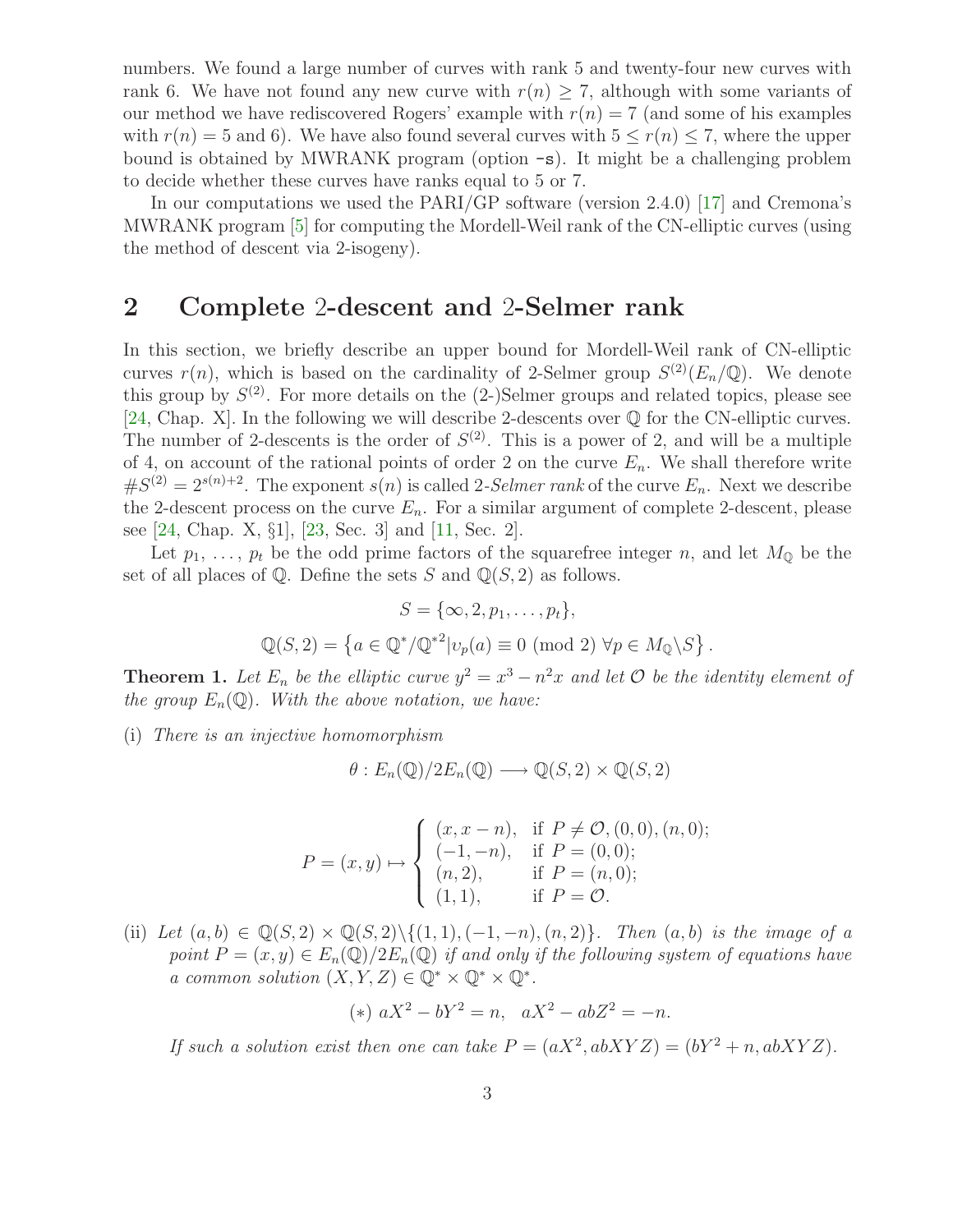For a proof of this theorem see  $[24,$  Chap. X,  $\S1$  or  $[23,$  Sec. 3]. Note that the Mordell-Weil rank of the curve  $E_n$  can be found by

$$
r(n) = \log_2\left(\frac{Image(\theta)}{4}\right);
$$

Also, the cardinality of  $S^{(2)}$  is equal to the number of the pairs  $(a, b)$  such that the system  $(*)$ is everywhere locally solvable. If one take the set  $R = \{\pm 2^{\alpha} p_1^{\alpha_1}\}$  $a_1^{\alpha_1} \cdots p_t^{\alpha_t} | \alpha, \alpha_1, \ldots, \alpha_t \in \{0, 1\} \}$ as representatives for  $\mathbb{Q}(S, 2)$ , then it is immediate that  $\#\mathbb{Q}(S, 2) = 2^{t+2}$  and so

$$
r(n) \le s(n) \le 2w(n).
$$

#### 3 Monsky's formula for 2-Selmer rank

<span id="page-3-0"></span>In 1994, P. Monsky [\[12\]](#page-9-14) proved a theorem on the parity of the 2-Selmer rank of CN-elliptic curves. He gave a formula for computation of the  $s(n)$  through his proof of this theorem.

**Theorem 2.** Let n be a positive squarefree integer. Then

$$
s(n) \equiv \begin{cases} 0 \pmod{2}, & \text{if } n \equiv 1, 2, 3 \pmod{8}; \\ 1 \pmod{2}, & \text{if } n \equiv 5, 6, 7 \pmod{8}. \end{cases}
$$

For a proof of this theorem see Appendix of [\[12\]](#page-9-14).

Let *n* be a positive squarefree integer with odd prime factors  $p_1, \ldots, p_t$ . Define the diagonal  $t \times t$  matrix  $D_l = (d_i)$ , for  $l \in \{-1, -2, 2\}$ , and the square  $t \times t$  matrix  $A = (a_{ij})$ as follows:

$$
d_i = \begin{cases} 0, & \text{if } \left(\frac{l}{p_i}\right) = 1; \\ 1, & \text{if } \left(\frac{l}{p_i}\right) = -1, \end{cases} \quad a_{ij} = \begin{cases} 0, & \text{if } \left(\frac{p_j}{p_i}\right) = 1, j \neq i; \\ 1, & \text{if } \left(\frac{p_j}{p_i}\right) = -1, j \neq i, \end{cases} \quad a_{ii} = \sum_{j \,:\, j \neq i} a_{ij}.
$$

Monsky showed that  $s(n)$  can be computed as

$$
s(n) = \begin{cases} 2t - \text{rank}_{\mathbb{F}_2}(M_o), & \text{if } n = p_1 p_2 \cdots p_t; \\ 2t - \text{rank}_{\mathbb{F}_2}(M_e), & \text{if } n = 2p_1 p_2 \cdots p_t, \end{cases}
$$

where  $M_o$  and  $M_e$  are the following  $2t \times 2t$  matrices:

$$
M_o = \left[ \begin{array}{c|c} A + D_2 & D_2 \\ \hline D_2 & A + D_{-2} \end{array} \right], \quad M_e = \left[ \begin{array}{c|c} D_2 & A + D_2 \\ \hline A^T + D_2 & D_{-1} \end{array} \right].
$$

### 4 Mestre-Nagao's sum

Now we describe a sieving method for finding the best candidates for high rank CN-elliptic curves. For any elliptic curve  $E: y^2 = x^3 + ax + b$  over Q, and every prime number p not dividing the discriminant  $\Delta = -16(4a^3 + 27b^2)$  of E, we can reduce a and b modulo p and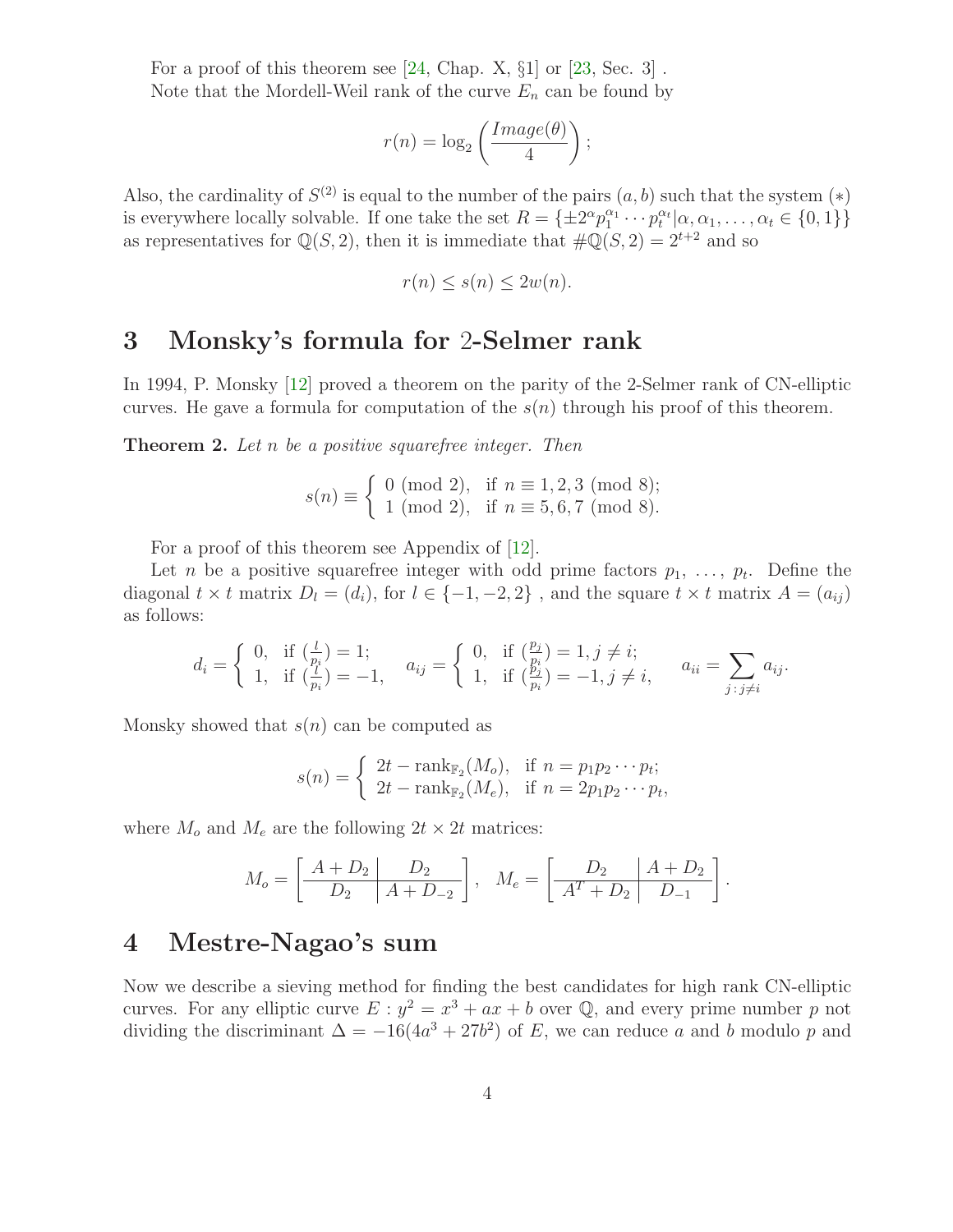view E as an elliptic curve over the finite field  $\mathbb{F}_p$ . Let  $\#E(\mathbb{F}_p)$  be the number of points on the reduced curve:

#E(Fp) = 1 + #{0 ≤ x, y ≤ p − 1 : y <sup>2</sup> ≡ x <sup>3</sup> + ax + b (mod p)}.

There is both theoretical and experimental evidence which suggests that elliptic curves of high ranks have the property that  $\#E(\mathbb{F}_p)$  is large for many primes p.

**Definition 3.** Let N be a positive integer and  $P_N$  be the set of all primes less than N. Mestre-Nagao's sum is defined by

$$
S(N,E)=\sum_{p\in{\bf P}_N}(1-\frac{p-1}{\#E(\mathbb{F}_p)})\log p=\sum_{p\in{\bf P}_N}\frac{-a_p+2}{\#E(\mathbb{F}_p)}\log p.
$$

Note that  $S(N, E)$  can be computed efficiently with PARI/GP software [\[17\]](#page-10-7), provided N is not too large. It is experimentally known  $[7, 15, 16]$  $[7, 15, 16]$  $[7, 15, 16]$  $[7, 15, 16]$  that we may expect that high rank curves have large  $S(N, E)$ . See [\[4\]](#page-9-15) for a heuristic argument which connects this assertion with the famous Birch and Swinnerton-Dyer conjecture. For a positive squarefree integer  $n$ , we denote  $S(N, E_n)$  by  $S(N, n)$ .

# 5 An algorithm for finding high rank

Now we are ready to exhibit our algorithm for finding high rank CN-elliptic curves, based on Monsky's formula for 2-Selmer rank of CN-elliptic curves  $s(n)$  and Mestre-Nagao's sum  $S(N, n)$ . In this algorithm, first of all, a list of different positive squarefree congruent number is considered. Next, for any integer n in this list, the value of  $s(n)$  is computed by the Monsky's formula which is described in the section 3. Selecting those n's with  $s(n) \geq s$  for a given positive number s, a new list of integers n is scored by Mestre-Nagao sum  $S(N, n)$ using finitely many successive primes. Finally, the Mordell-Weil rank  $r(n)$  is computed by MWRANK for integers n with  $s(n) \geq s$  and large values of Mestre-Nagao sums. To be more precise, we write our algorithm step by step as follows.

**Step 1.** Let s be a positive integer. Choose a non-empty set T of some squarefree congruent numbers. For any  $n \in T$  compute  $s(n)$  by the Monsky's formula. Define the subset  $T_s$ of T containing all  $n \in T$  with  $s(n) = s$ . If  $T_s$  is empty choose another set T.

**Step 2.** Let k be a positive integer. Choose the set  $\mathcal{M}_s$  as follows:

$$
\mathcal{M}_s = \left\{ (N_i, M_i) : 0 < N_1 < \cdots < N_k, \ 0 < M_i, \ 1 \leq i \leq k \right\}.
$$

Put  $T_s^0 = T_s$ , and for any i with  $1 \le i \le k$ , define the recursive sets

$$
T_s^i = \{ n \in T_s^{i-1} : S(N_i, n) \ge M_i \} .
$$

**Step 3.** Take  $j, 1 \leq j \leq k$ , such that for any i with  $j < i \leq k$ , the sets  $T_s^i$  are empty. Now for any  $n \in T_s^j$ , compute  $r(n)$  using Cremona's MWRANK [\[5\]](#page-9-12).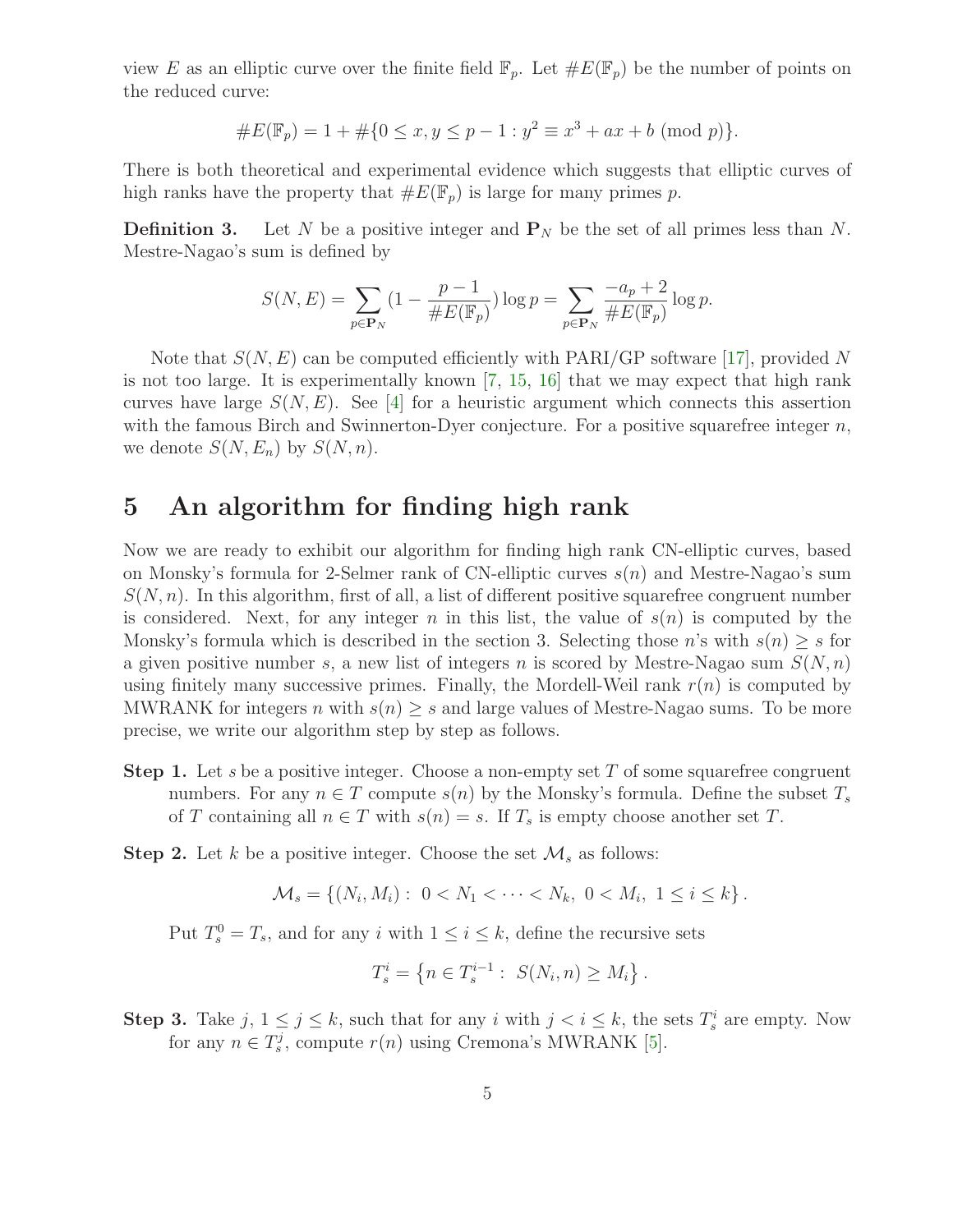**Remark 4.** For a given positive integer s in Step 1, choice of starting set T is very important. To save the time, we should avoid any repeated elements in  $T$ . By applying Theorem [2](#page-3-0) and Lagrange's conjecture about the parity of  $r(n)$ , one can expect to find an integer n in the set  $T_s$  such that  $r(n)$  is less than s and has the same parity as s.

**Remark 5.** The most sensitive part of our algorithm is choosing the sets  $\mathcal{M}_s$  in Step 2. For a prescribed value of s, we must choose the elements of  $\mathcal{M}_s$  and its cardinality in such a way that the total time of available computations is as small as possible. Note that the elements of the sets  $T_s^j$ , in Step 3, are the best candidates for high rank CN-elliptic curves.

**Remark 6.** In Step 3, we try to compute  $r(n)$  for any  $n \in T_s^j$ . This is done by Cremona's program MWRANK efficiently for small values of  $n$ . However, for large  $n$ 's the computation can be much slower, and MWRANK often gives only lower and upper bounds for  $r(n)$ .

Given any positive integer s, our algorithm can be implemented in some different ways depending on the choice of the starting set  $T$  in Step 1. To explain our strategy, we need the next result which gives two specific families of congruent numbers. For a proof of the cases (I) and (II) see [\[21\]](#page-10-9) and [\[23\]](#page-10-1), respectively. Note that the construction of congruent numbers via case  $(I)$  is the same as that in  $[22]$  (originally due to Gouvéa and Mazur), applied to the curves  $E_1$  :  $y^2 = x^3 - x$  and  $E_1'$  $y<sup>2</sup> = x<sup>3</sup> + 4x.$ 

**Theorem 7.** Let u and v be arbitrary positive integers such that  $u < v$ ,  $gcd(u, v) = 1$  and  $u + v$  is odd. Then the squarefree parts of the following families of integers are congruent numbers:

(I) 
$$
uv(v - u)(v + u)
$$
, (II)  $uv(u^2 + v^2)/2$ .

In this paper, we focused on the integers  $s \geq 5$  and all different positive squarefree integers n of the forms (I) and (II) with  $u < v \le 10^5$  and  $\omega(n) \ge 5$ , where  $\omega(n)$  denotes the number of distinct prime factors of *n*.

After choosing two sets  $T_I$  and  $T_{II}$  related to the integers of the form (I) and (II), we then took the starting set of the our algorithm as  $T = T_I \cup T_{II}$  and got different sets  $T_s$  for each  $s \geq 5$ . Then for each  $s \geq 5$ , we considered the related sets  $\mathcal{M}_s$  as follows:

$$
{N_i}_{i=1}^7 = {500, 1000, 5000, 10000, 15000, 20000, 50000},
$$
  
\n
$$
\mathcal{M}_5 = { (N_1, 10), (N_2, 12), (N_3, 15), (N_4, 20), (N_5, 25), (N_6, 28), (N_7, 30)},
$$
  
\n
$$
\mathcal{M}_6 = { (N_1, 10), (N_2, 14), (N_3, 18), (N_4, 22), (N_5, 25), (N_6, 30), (N_7, 35)},
$$
  
\n
$$
\mathcal{M}_7 = { (N_1, 10), (N_2, 15), (N_3, 20), (N_4, 25), (N_5, 30), (N_6, 35), (N_7, 40)},
$$
  
\n
$$
\mathcal{M}_8 = { (N_1, 10), (N_2, 14), (N_3, 16), (N_4, 20), (N_5, 25), (N_6, 30), (N_7, 35)},
$$
  
\n
$$
\mathcal{M}_9 = { (N_1, 10), (N_2, 15), (N_3, 20), (N_4, 25), (N_5, 28), (N_6, 30), (N_7, 35)},
$$
  
\n
$$
\mathcal{M}_{\geq 10} = { (N_1, 10), (N_2, 12), (N_3, 15), (N_4, 18), (N_5, 22), (N_6, 25), (N_7, 30)}.
$$

For each  $s \geq 5$  and each  $i, 1 \leq i \leq 7$ , by choosing  $(N, M) = (N_i, M_i) \in \mathcal{M}_s$  and computing  $S(N_i, n)$  for all  $n \in T_s^{i-1}$ , gets the sets  $T_s^i$  of n's that satisfy  $S(N_i, n) \geq M_i$ . The elements of the sets  $T_s^j$  are best candidates to give high rank CN-elliptic curves. Finally, we used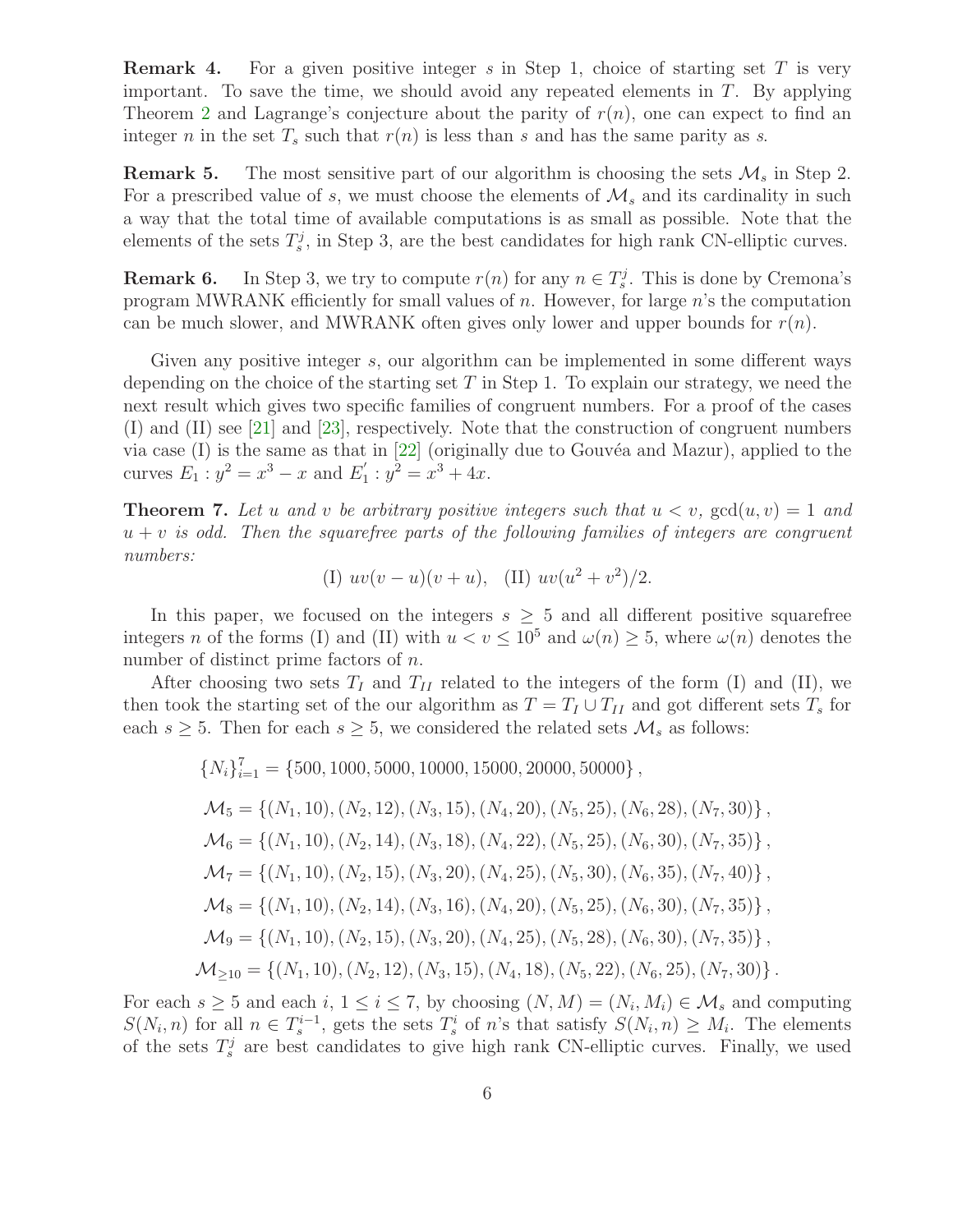MWRANK to compute Mordell-Weil rank  $r(n)$ , for n's in each of the sets  $T_s^j$ . This stage of our algorithm was very time consuming. By the implementation of our algorithm, we have rediscovered some of the Rogers' examples with  $r(n) = 5, 6$ , and 7. Also, we were able to find some new CN-elliptic curves with  $r(n) = 6$  and some curves with  $5 \leq r(n) \leq 7$ . We give these curves in the Tables 1 and 2, respectively.

We give also generators of the Mordell-Weil group for two smallest new examples with  $r(n) = 6$ . By using MWRANK we find 6 indepenent points on  $E_n$ , which are moreover generators of the Mordell-Weils group, while LLL-algorithm is used for finding the generators with smaller heights, which are listed below.

For  $n = 531670544130$  we have the curve

 $y^2 = x^3 - 282673567495490277456900x$ 

with the generators

P1 = [-317205078080, 240309412570889200], P2 = [1110744023070, 1027815645288207600], P3 = [-8842721250, 49989119984694000], P4 = [2350922039070, 3511212519485048400], P5 = [7424745951989070/361, 639554031769152257946000/6859], P6 = [-165395800834700271/51351556, 11103259191546833925683935833/367985250296]

For  $n = 602730488666$  we have the curve

$$
y^2 = x^3 - 363284041967555154459556x
$$

with the generators

- P1 = [25844642800106/25, 106746067884077780496/125],
- P2 = [-89776938384, 178580334935648520],
- P3 = [3666632085466, 6925523273366507040],
- P4 = [26198594092166458/10609, 4112253205326835858960032/1092727],
- P5 = [2097707297289652801/1012036, 2906919721960250194451760705/1018108216],
- P6 = [5187004732864967512122/8543489761, 44888914750852091711316911386224/789683302098991]

#### 6 Acknowledgements

The authors would like to express their gratitude to N. Rogers for giving the list of his unpublished results. They also thank the referee for his/her helpful suggestions. The third author would like to thank J. Cremona for his helpful guides for using MWRANK and his suggestions to resolve certain computational issues in computing ranks of CN-elliptic curves for large positive integers.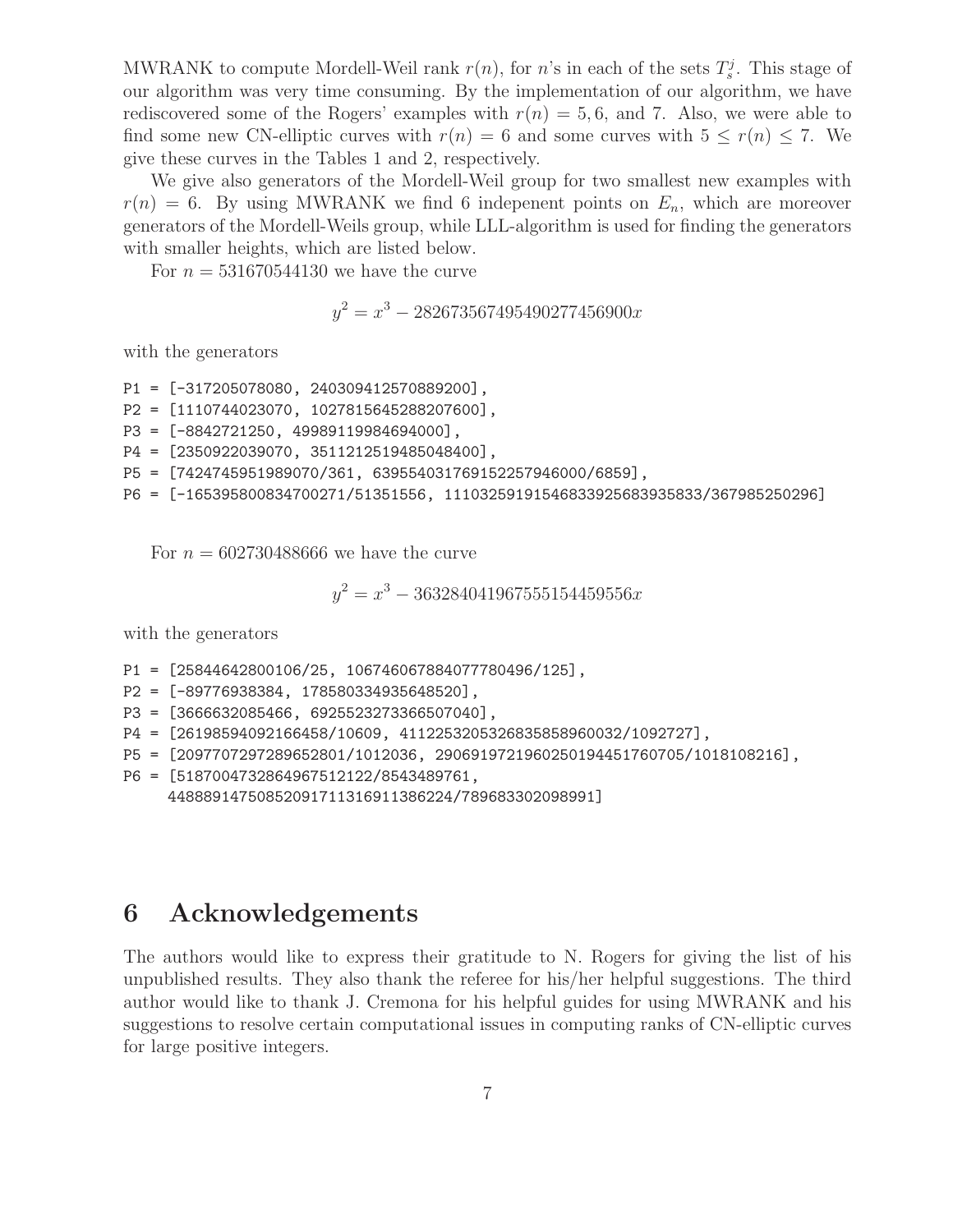| $\boldsymbol{n}$  | factorization                                                                                           | $n \mod 8$     | s(n) |
|-------------------|---------------------------------------------------------------------------------------------------------|----------------|------|
| 531670544130      | 2.3.5.11.17.107.463.1913                                                                                | $\overline{2}$ | 6    |
| 602730488666      | 2.29.41.97.137.19073                                                                                    | $\overline{2}$ | 6    |
| 1079812755065     | 5.11.23.41.89.449.521                                                                                   | 1              | 6    |
| 1351528542210     | 2.3.5.7.11.29.31.47.61.227                                                                              | $\overline{2}$ | 6    |
| 1440993982946     | 2.7.17.23.41.73.281.313                                                                                 | $\overline{2}$ | 8    |
| 1544991154746     | $2 \cdot 3 \cdot 13 \cdot 19 \cdot 83 \cdot 163 \cdot 251 \cdot 307$                                    | $\overline{2}$ | 6    |
| 1663586838899     | 17.103.137.756.9161                                                                                     | 3              | 8    |
| 2280190889130     | 2.3.5.7.11.23.41.257.4073                                                                               | $\overline{2}$ | 6    |
| 4611082954146     | 2.3.19.41.113.953.9161                                                                                  | $\overline{2}$ | 8    |
| 8231905771386     | 2.3.11.17.19.23.41.43.89.107                                                                            | $\overline{2}$ | 6    |
| 9033322597530     | 2.3.5.7.11.43.53.59.127.229                                                                             | $\overline{2}$ | 6    |
| 17434310103210    | 2.3.5.7.11.13.17.19.67.139.193                                                                          | $\overline{2}$ | 6    |
| 46485304142530    | 2.5.11.19.23.43.67.107.3137                                                                             | $\overline{2}$ | 6    |
| 90181020280890    | 2.3.5.7.11.251.397.401.977                                                                              | $\overline{2}$ | 6    |
| 165130972136130   | 2.3.5.7.11.13.29.103.233.7901                                                                           | $\overline{2}$ | 6    |
| 179009302343970   | 2.3.5.7.17.19.23.47.53.73.631                                                                           | $\overline{2}$ | 6    |
| 181025271456226   | 2.17.103.127.151.1259.2141                                                                              | $\overline{2}$ | 6    |
| 243339180933145   | 5.11.401.1049.3169.3319                                                                                 | 1              | 8    |
| 339507119347242   | 2.3.7.17.19.23.37.59.113.401                                                                            | $\overline{2}$ | 6    |
| 444724421083665   | 3.5.17.31.71.103.137.233.241                                                                            | 1              | 8    |
| 846249312638730   | 2.3.5.7.11.13.31.37.41.101.349                                                                          | $\overline{2}$ | 6    |
| 1056710141801930  | 2.5.7.11.41.43.53.71.269.769                                                                            | $\overline{2}$ | 6    |
| 4601440550332626  | $2 \cdot 3 \cdot 7 \cdot 11 \cdot 13 \cdot 17 \cdot 19 \cdot 37 \cdot 41 \cdot 101 \cdot 113 \cdot 137$ | $\overline{2}$ | 6    |
| 13897395819317010 | 2.3.5.7.11.13.23.29.31.61.113.191                                                                       | $\overline{2}$ | 6    |

Table 1: Some new CN-elliptic curves with  $r(n)=6\,$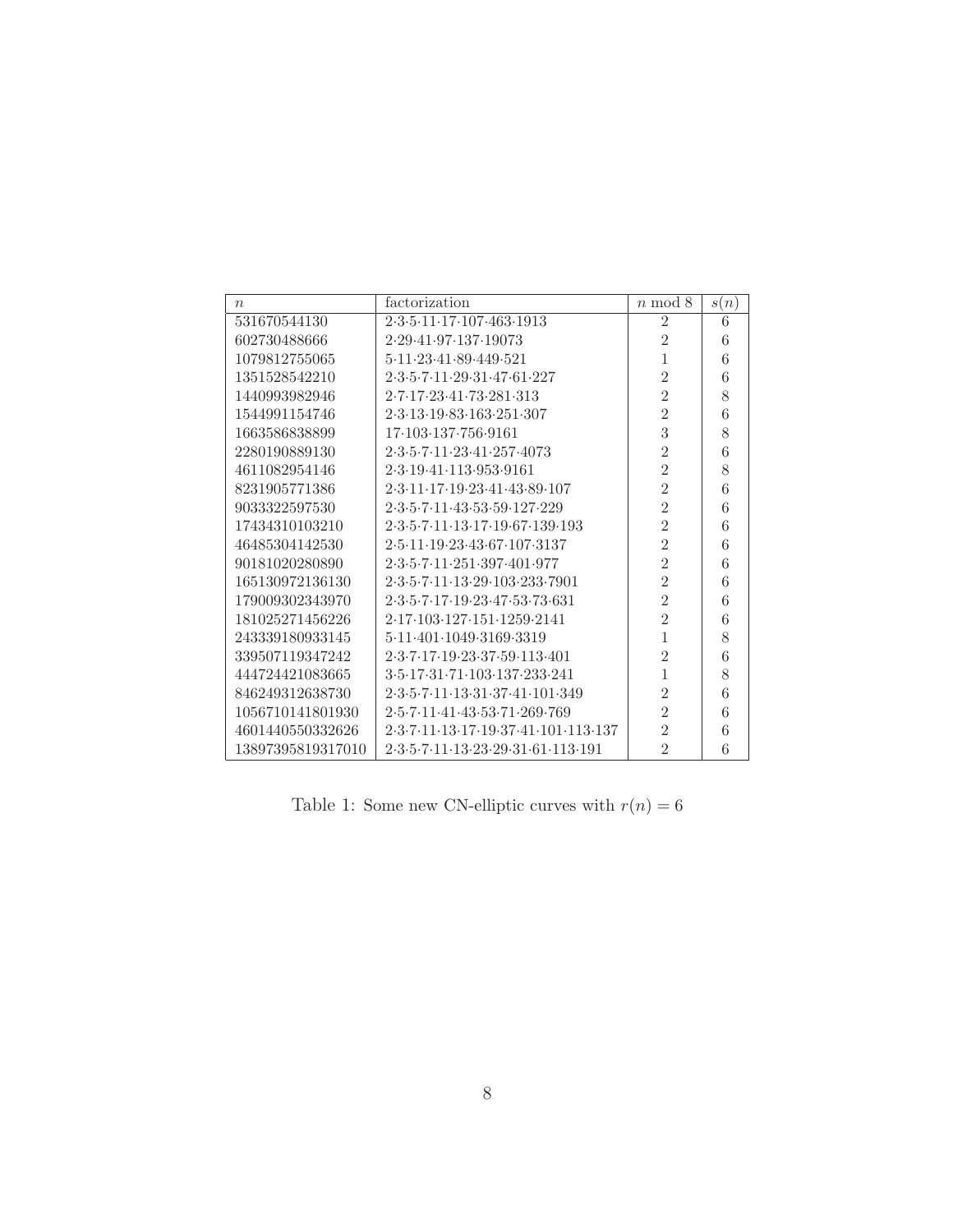| $\boldsymbol{n}$   | factorization                                                                 | $n \mod 8$       | s(n)             |
|--------------------|-------------------------------------------------------------------------------|------------------|------------------|
| 1024801887174      | 2.3.13.37.409.769.1129                                                        | 6                | 7                |
| 1025774078934      | 2.3.11.17.41.43.641.809                                                       | 6                | $\overline{7}$   |
| 1649085975174      | 2.3.11.47.73.97.193.389                                                       | 6                | $\overline{7}$   |
| 2093383150230      | 2.3.5.29.73.97.419.811                                                        | 6                | $\overline{7}$   |
| 2392760979654      | 2.3.17.41.43.83.160313                                                        | 6                | $\overline{7}$   |
| 2473595024934      | 2.3.11.17.41.83.347.1867                                                      | 6                | $\overline{7}$   |
| 5080701332454      | $2 \cdot 3 \cdot 11 \cdot 17 \cdot 41 \cdot 59 \cdot 521 \cdot 3593$          | 6                | $\overline{7}$   |
| 5449406258406      | 2.3.11.17.41.251.683.691                                                      | 6                | $\overline{7}$   |
| 7322494848870      | 2.3.5.17.19.137.151.36529                                                     | 6                | $\overline{7}$   |
| 7391341307526      | 2.3.11.19.59.67.523.2851                                                      | 6                | $\overline{7}$   |
| 7697325362694      | 2.3.11.137.401.547.3881                                                       | 6                | $\overline{7}$   |
| 7836495180886      | 2.17.281.353.971.2393                                                         | 6                | $\overline{9}$   |
| 7889458857566      | 2.11.19.881.1049.1571                                                         | 6                | $\overline{7}$   |
| 8549294440966      | 2.17.19.37.137.353.5857                                                       | 6                | $\overline{7}$   |
| 10571147972390     | 2.5.17.89.277.587.4297                                                        | 6                | $\overline{7}$   |
| 11050024116846     | $2 \cdot 3 \cdot 11 \cdot 13 \cdot 17 \cdot 29 \cdot 31 \cdot 569 \cdot 1481$ | 6                | $\overline{7}$   |
| 12651761296614     | $2 \cdot 3 \cdot 11 \cdot 17 \cdot 19 \cdot 43 \cdot 59 \cdot 449 \cdot 521$  | 6                | $\overline{7}$   |
| 14020765617254     | 2.11.17.23.71.241.95257                                                       | 6                | $\overline{7}$   |
| 19843964725254     | 2.3.17.19.937.2683.4073                                                       | 6                | $\overline{7}$   |
| 25161173711039     | 19-23-29-103-1657-11633                                                       | $\overline{7}$   | $\overline{7}$   |
| 25837148295902     | 2.31.97.593.1217.5953                                                         | 6                | $\overline{9}$   |
| 26755379766174     | $2 \cdot 3 \cdot 23 \cdot 59 \cdot 233 \cdot 353 \cdot 39953$                 | 6                | $\overline{7}$   |
| 29130582949206     | 2.3.19.113.283.1913.4177                                                      | 6                | $\overline{7}$   |
| 32334652741974     | 2.3.11.43.89.113.883.1283                                                     | 6                | $\overline{7}$   |
| 34243576397574     | 2.3.73.89.457.953.2017                                                        | 6                | $\overline{7}$   |
| 35876712238310     | 2.5.31.41.1289.1361.1609                                                      | 6                | $\overline{7}$   |
| 44066140293846     | 2.3.11.17.41.43.59.491.769                                                    | 6                | $\overline{9}$   |
| 56858065281654     | 2.3.7.13.19.73.89.769.1097                                                    | $\overline{6}$   | $\overline{7}$   |
| 57705905931141     | 3.13.17.131.521.937.1361                                                      | $\overline{5}$   | $\overline{7}$   |
| 57939619068870     | 2.3.5.7.11.37.53.89.137.1049                                                  | $\overline{6}$   | $\overline{7}$   |
| 61639096639029     | 3.7.13.29.241.2113.15289                                                      | $\overline{5}$   | $\overline{7}$   |
| 109995988504269    | 3.17.41.65809.114193                                                          | $\overline{5}$   | $\overline{7}$   |
| 114490690064454    | 2.3.11.19.577.1873.84481                                                      | $\overline{6}$   | $\overline{9}$   |
| 117205364344206    | 2.3.7.17.73.97.233.293.2377                                                   | $\boldsymbol{6}$ | $\overline{7}$   |
| 119231629856526    | $2 \cdot 3 \cdot 11 \cdot 17 \cdot 29 \cdot 41 \cdot 59 \cdot 83 \cdot 18251$ | $\boldsymbol{6}$ | $\overline{7}$   |
| 121466637600990    | 2.3.5.11.17.31.89.107.1033                                                    | $\boldsymbol{6}$ | $\overline{7}$   |
| 130629627999390    | $2\cdot 3\cdot 5\cdot 13\cdot 17\cdot 37\cdot 41\cdot 97\cdot 257\cdot 521$   | $\,6$            | $\overline{7}$   |
| 146421396607926    | 2.3.11.17.19.449.2417.6329                                                    | 6                | 7                |
| 175656508365734    | 2.11.97.113.10169.71633                                                       | $\boldsymbol{6}$ | 9                |
| 180196195115046    | 2.3.11.17.43.83.179.251393                                                    | $\boldsymbol{6}$ | 7                |
| 191519081464326    | 2.3.7.11.31.41.59.89.89.179.347                                               | $\boldsymbol{6}$ | 7                |
| 242515586992326    | 2.3.19.41.73.587.641.1889                                                     | $\boldsymbol{6}$ | 9                |
| 433182183087126    | 2.3.11.17.41.251.2707.13859                                                   | $\boldsymbol{6}$ | 7                |
| 459848288031405    | 3.5.7.13.17.41.61.389.20369                                                   | $\rm 5$          | $\overline{7}$   |
| 1687029282320910   | 2.3.5.11.1049.1729.2027                                                       | $\boldsymbol{6}$ | $\overline{7}$   |
| 2053424339679966   | 2.3.11.17.19.31.43.179.499.809                                                | $\boldsymbol{6}$ | 7                |
| 2059195525185430   | 2.5.89.641.823.929.4721                                                       | $\boldsymbol{6}$ | 9                |
| 3167344617712806   | 2.3.19.73.89.283.3137.4817                                                    | $\boldsymbol{6}$ | 9                |
| 8797235243700486   | 2.3.11.19.313.577.5147.7547                                                   | $\;6\;$          | $\boldsymbol{9}$ |
| 342916139097905191 | 3.13.17.37.53.61.157.1753.6733                                                | $\overline{7}$   | $\overline{7}$   |

Table 2: Some CN-elliptic curves with  $5\leq r(n)\leq 7$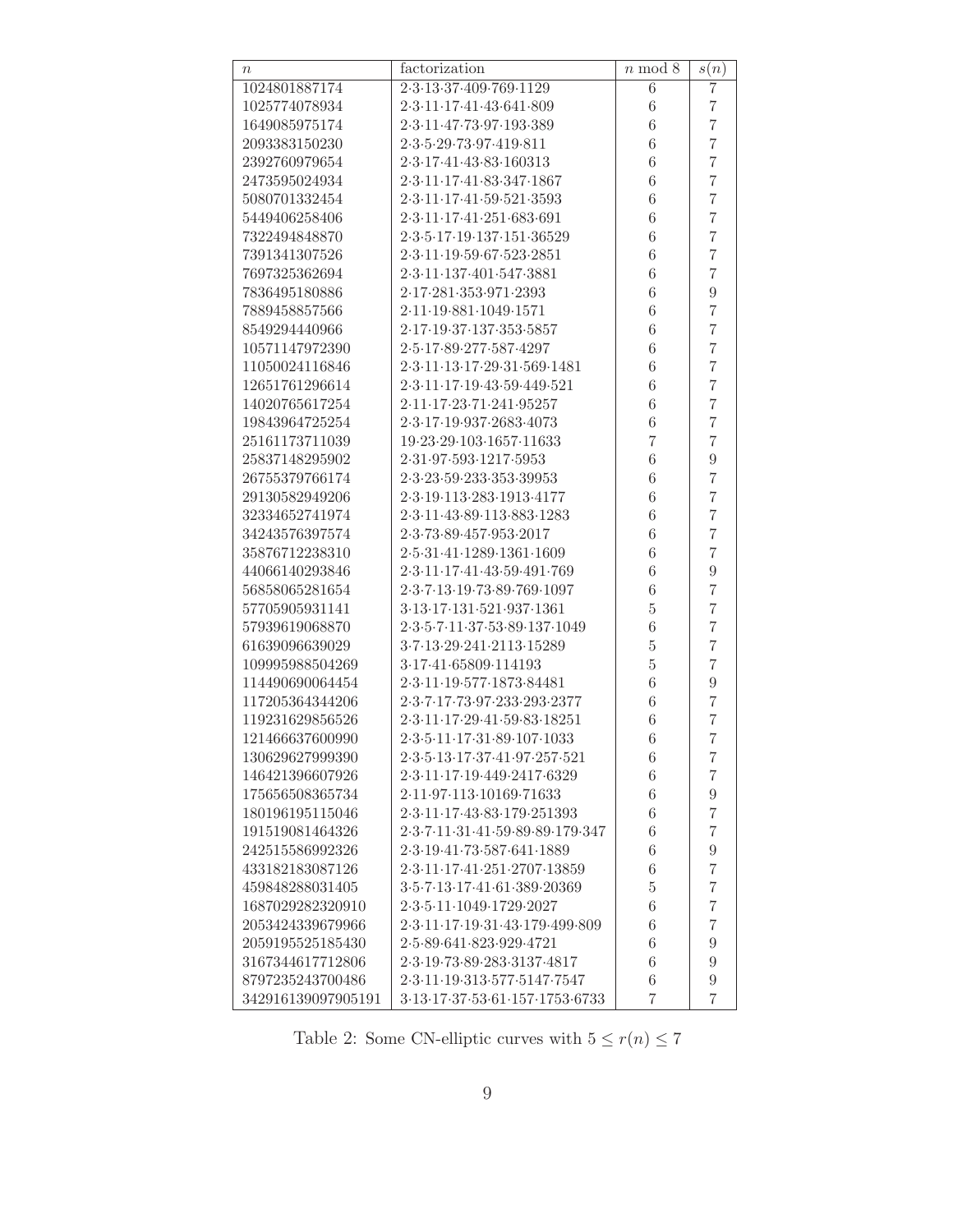# <span id="page-9-7"></span>References

- [1] R. Alter, T. B. Curtz, and K. K. Kubota, Remarks and results on congruent numbers, Proc. Third Southestern Conf. on Combinatorics, Graph Theory and Computing, 1972, pp. 27–35.
- <span id="page-9-2"></span>[2] J. Aguirre, F. Castaneda, and J. C. Peral, High rank elliptic curves of the forms  $y^2 =$  $x^3 + Bx$ , Rev. Math. Complut., **13** (2000), 1-15.
- <span id="page-9-15"></span><span id="page-9-8"></span>[3] G. Billing, Beiträge zur arithmetischen theorie der ebenen kubischen kurven geschlechteeins, Nova Acta Reg. Soc. Sc. Upsaliensis (4) 11 (1938), Nr. 1. Diss. 165 S.
- <span id="page-9-12"></span>[4] G. Campbell, Finding Elliptic Curves and Families of Elliptic Curves over Q of Large Rank , PhD Thesis, Rutgers University (1999).
- <span id="page-9-0"></span>[5] J. Cremona, MWRANK program, available from <http://www.maths.nottingham.ac.uk/personal/jec/ftp/progs/>.
- <span id="page-9-11"></span>[6] A. DUJELLA, High rank elliptic curves with prescribed torsion, [http://www.maths.hr/]( http://www.maths.hr/~duje/tors.html)<sup>∼</sup>duje/tors.html, 2009.
- <span id="page-9-5"></span>[7] A. Dujella, On the Mordell-Weil groups of elliptic curves induced by Diophantine triples, Glas. Mat. Ser. III 42 (2007), 3–18.
- [8] A. Dujella, Irregular Diophantine m-tuples and elliptic curves of high rank, Proc. Japan Acad. Ser. A Math. Sci. 74 (2000), 66–67.
- <span id="page-9-3"></span>[9] N. D. Elkies, Algorithmic Number Theory: Tables and Links, [http://www.math.harvard.edu/](http://www.math.harvard.edu/~elkies/compnt.html)<sup>∼</sup>elkies/compnt.html, (2002–2006).
- <span id="page-9-4"></span>[10] N. D. Elkies and N. F. Rogers, Elliptic curves  $x^3 + y^3 = k$  with high rank, *Proc.* ANTS-6 (ed. D. Buell), Lecture Notes in Comput. Sci. 3076 (2004), 184–193.
- <span id="page-9-13"></span>[11] D. R. Heath-Brown, The size of Selmer groups for congruent number problem, Invent. Math. 111 (1993), 171–195.
- <span id="page-9-14"></span>[12] D. R. Heath-Brown, The size of Selmer groups for congruent number problem, II. Invent. Math. 118 (1994), 331–370.
- <span id="page-9-6"></span>[13] N. Koblitz, Introduction to Elliptic Curves and Modular Forms, Springer-Verlag, GTM 97, 2nd ed, Berlin (1993).
- <span id="page-9-1"></span>[14] L. Kulesz and C. Stahlke, Elliptic curves of high rank with nontrivial torsion group over Q, Experiment Math. 10 (2001), 475–480.
- <span id="page-9-9"></span>[15] K. Nagao, An example of elliptic curve over  $\mathbb Q$  with rank  $\geq 20$ , *Proc. Japan Acad. Ser.* A Math. Sci. 69 (1993), 291–293.
- <span id="page-9-10"></span>[16] K. Nagao, An example of elliptic curve over  $\mathbb Q$  with rank  $\geq 21$ , *Proc. Japan Acad. Ser.* A Math. Sci. 70 (1994), 104–105.